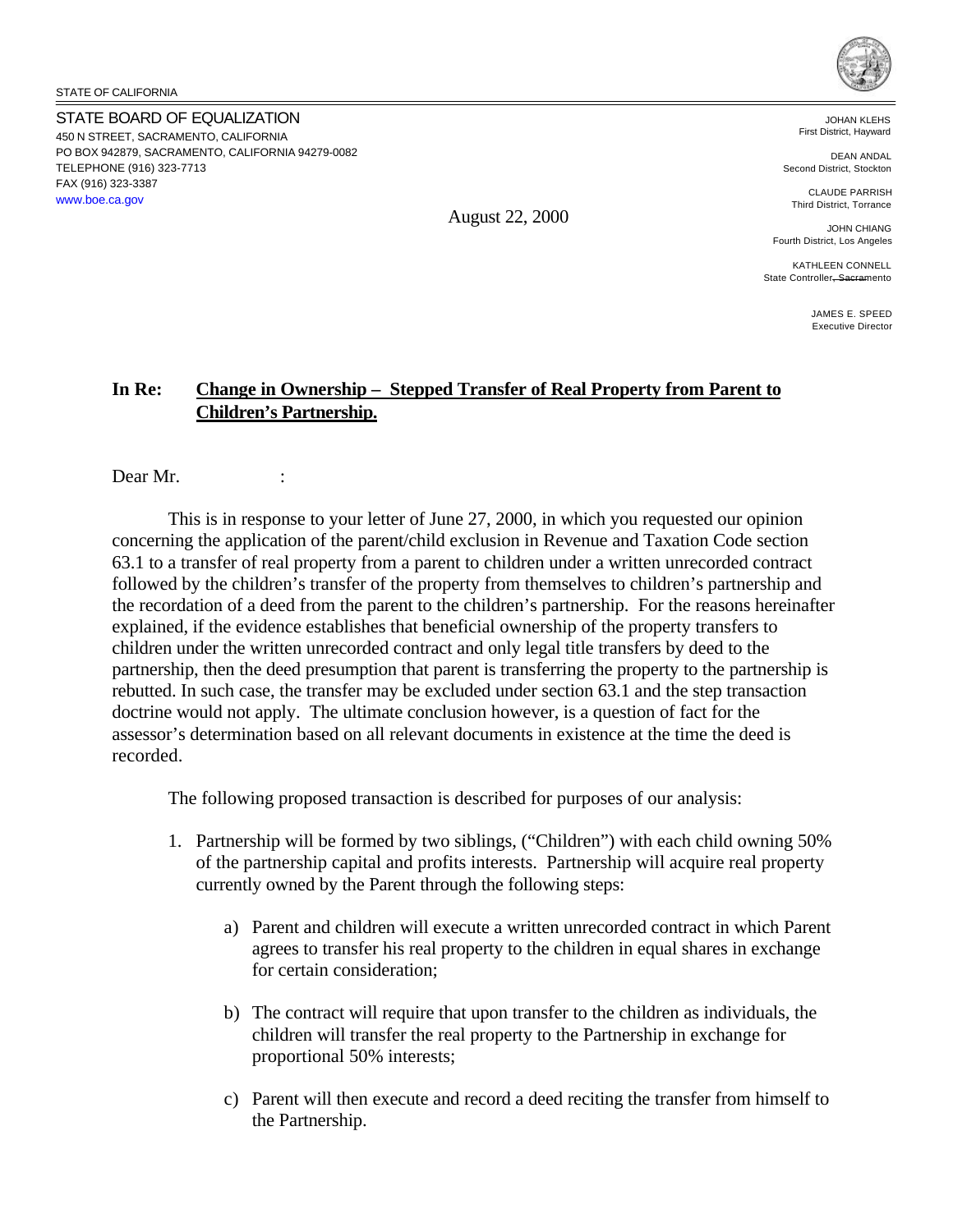This issue is whether under the foregoing scenario, the present beneficial ownership of the real property transfers first from the parents to the children, making the transfer eligible for the parent/child exclusion, even though the deed memorializes the transfer from Parent to Partnership. A secondary issue is whether the subsequent transfer from the children to the Partnership under the proportional interest exclusion in section  $62(a)(2)$  triggers the application of the step transaction doctrine.

Having discussed this transaction with the assessor's office, both parties agree to consider the opinion reached by the Board of Equalization's Legal Division as a recommendation for determining the proper application of the parent/child exclusion.

#### **LAW AND ANALYSIS**

Section 60 defines a change in ownership as "a transfer of a present interest in real property, *including the beneficial use thereof*, the value of which is substantially equal to the value of the fee interest." Under section 61(j), a change in ownership also includes, "The transfer of any interest in real property between a corporation, **partnership**, or other legal entity and a shareholder, **partner, or any other person**. This provision applies to all legal entities, and requires the assessor's determination of change in ownership when real property is transferred from individuals to a partnership, unless an exclusion or exception applies.

The parent/child exclusion in section 63.1, enacted by the Legislature to implement Article XIIIA, section 2(h) of the California Constitution ("Proposition 58"), provides that a "change in ownership" does not include the purchase or transfer of (1) the principal residence between parents and their children, and (2) the first \$1 million of the full cash value of all real property other than a principal residence between parents and their children. To qualify for this exclusion, the transfer must be from an *eligible transferor* (i.e., a parent) to an *eligible transferee* (i.e., children). Under the basic definition in section 63.1(a), a "purchase" or "transfer" on which a claim may be filed is (1) "the purchase or transfer of real property which is the principal residence of an eligible transferor" or (2) "the purchase or transfer of the first one million dollars (\$1,000,000) of full cash value of all other real property … between parents and their children." A legal entity, such as a partnership, is not included in the definitions of "children" or *eligible transferor* or *eligible transferee* in section 63.1(c).

In order to meet the forgoing requirement of section  $63.1(a)(2)$  and have the property transfer directly from the Parent to the children, Parent and children will execute a written unrecorded contract, in which Parent will transfer the property to the children in equal shares in exchange for certain consideration to the Parent. The children will immediately thereafter transfer the real property to their Partnership in exchange for their proportionate partnership interests. The deed however, will expressly recite the transfer as being from the Parent to the Partnership. As such, the identity of the transferee in the deed will expressly contradict with the identity of the transferee in this contract; and Parent's transfer would be a transfer of real property *between a parent and a child*, eligible for the parent/child exclusion under section 63.1(a)(1), only if beneficial ownership of the property is transferred under the contract rather than the deed.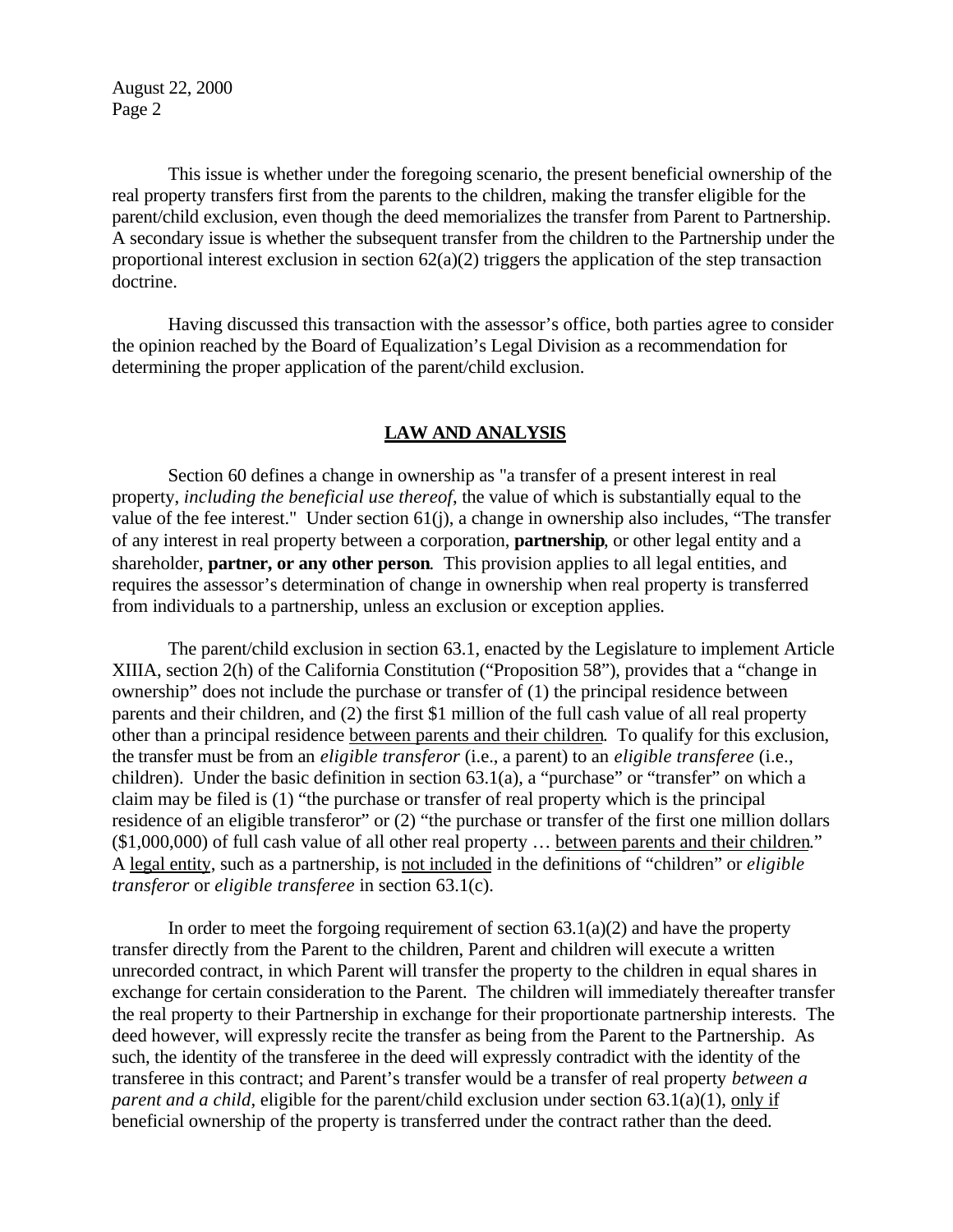## **1. Would beneficial ownership of the property transfer under the unrecorded contract between Parent and children?**

## *Answer***: Yes, if there is sufficient evidence to rebut the deed presumption in Rule 462.200(b).**

For reasons unrelated to property tax considerations, you state that the children must take legal title to the property in the name of the partnership rather than as individuals. Although unrecorded, you state that the contract executed by the parties will constitute a valid conveyance of the property and will be specifically enforceable between Parent and children. While the recorded deed will state that the transfer is from the Parent to the partnership, you indicate that actual beneficial title to the property will transfer by the unrecorded contract. You suggest that the assessor rely on the unrecorded contract as the date that beneficial ownership transfers.

The date upon which beneficial title to the property transfers is clearly described in Rule 462.260. Subdivision (a)(1) provides that in sales transactions, "Where the *transfer is evidenced by recordation of a deed* or other document, the date of recordation shall be rebuttably presumed to be the date of ownership change. This presumption may be rebutted by evidence proving a different date to be the date all parties' instructions have been met in escrow or the date the agreement of the parties became specifically enforceable." With respect to an unrecorded document, subdivision (a)(2) provides that, "Where the *transfer is accomplished by an unrecorded document*, the date of the transfer document shall be rebuttably presumed to be the date of ownership change. This presumption may be rebutted by evidence proving a different date to be the date all parties' instructions have been met in escrow or the date the agreement of the parties became specifically enforceable."

In situations such as this, where there is both an unrecorded transfer document and a recorded deed, the rule requires that the recorded deed be used as evidence for the date of the change in ownership of the property. This requirement however, is based on a rebuttable presumption, that allows the taxpayer to submit other evidence proving that the parties intended a different date as the transfer date. Rule 462.200(b) states the type of evidence required to rebut the deed presumption.

#### **(b) Deed Presumption.**

\* \* \*

In overcoming this presumption, consideration may be give to, but not limited to, the following factors:

- (1) The existence of a written document executed prior to or at the time of the conveyance in which all parties agree that one or more of the parties do not have equitable ownership interests.
- (2) The monetary contribution of each party. The best evidence of the existence of any factor shall be an adjudication of the existence of the factor reflected in a final judicial finding, order, or judgment. Proof may also be made by declarations under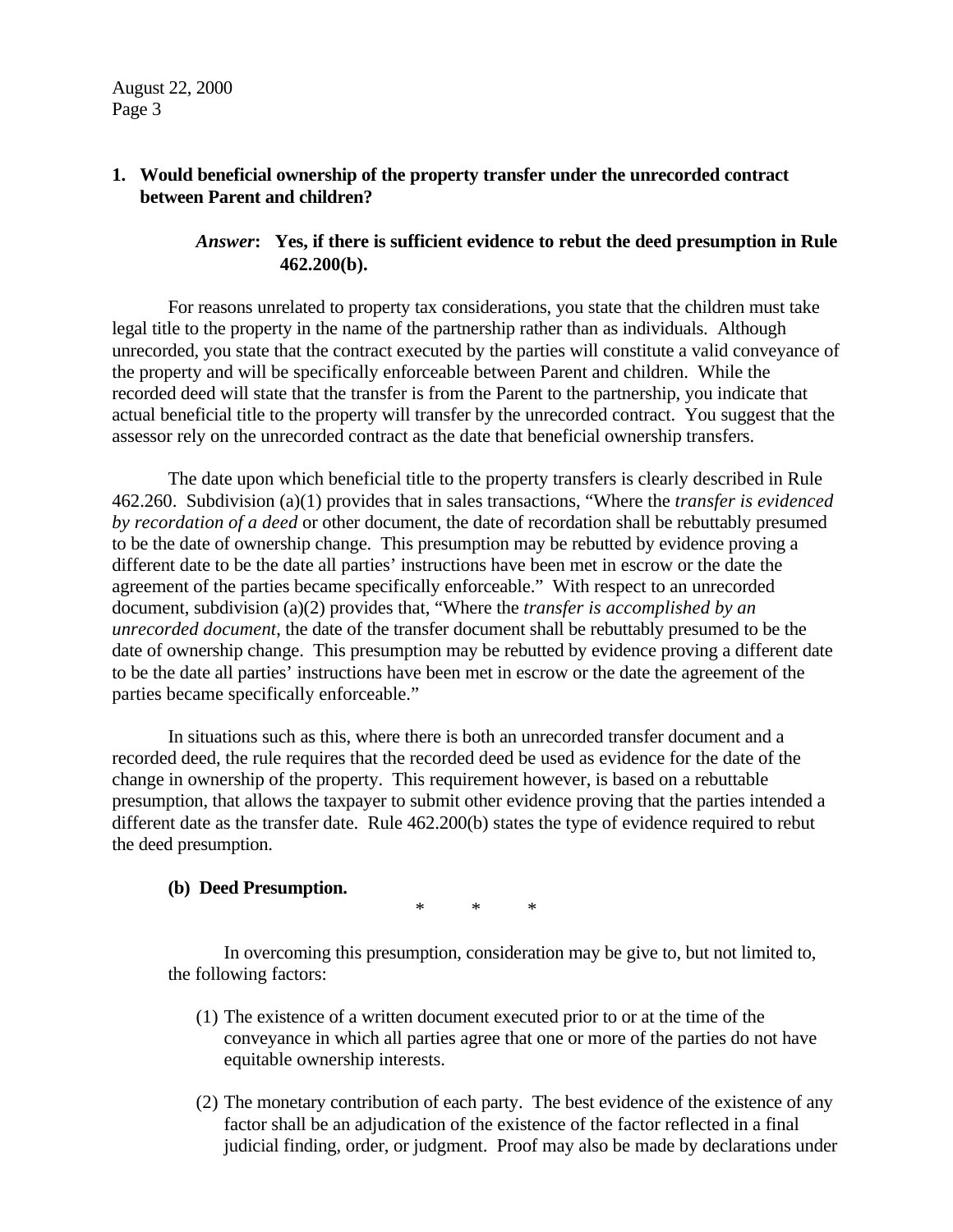l

penalty of perjury (or affidavits) accompanied by such written evidence as may reasonably be available, such as written agreements, canceled checks, insurance policies, and tax returns.

These provisions are consistent with Evidence Code section 662 which states that the owner of the legal title to property is presumed to be the owner of the full beneficial title and that the presumption may be rebutted only by clear and convincing proof. Proof that is "*clear and convincing*" constitutes evidence that is explicit and unequivocal that beneficial title transferred to a person or entity other than those named in the deed, *or that title is transferred at a point in time distinct from the date of delivery of the deed*. (1 Witkin, California Evidence, 3rd Ed. 1986, Sec. 160.)

It has been our position that where the parties have executed a written contract or partnership agreement, to define and describe their relationship and their rights to exercise ownership interests over the property, as sellers and buyers or as partners, the terms of that contract or agreement should be given the great weight. Certainly, when the contract or agreement is executed by the parties *before* or at the time of the delivery and/or recordation of a deed, it should be considered as highly relevant evidence for purposes of determining the true intent of the parties in the transfer. In fact, where a written agreement exists, the parties may not avoid liability or any of the other incidents of partnership/membership with regard to the property held in the partnership<sup>1</sup> (Witkin, Summary of California Law, 9th Ed. 1989, p 423)

In order to overcome the presumption that beneficial ownership transfers under the recorded deed, the specific provisions in the unrecorded contract, the parties' actions pursuant to the contract, and other evidence, if any, must establish to the satisfaction of the assessor that the deed is relevant only for purposes of transferring bare legal title. Where, as you state here, there is a valid written contract executed prior to or at the time of the conveyance, in which all parties agree that one or more of the parties (i.e., the Parent) do not have equitable ownership interests, but the children do, the evidentiary burden of proof required by Rule 462.200(b)(1) is met. If, in addition to the contract, there is evidence that valuable consideration was paid by each child, or other evidence of a bona fide transfer, such as declarations or affidavits made under penalty of perjury, canceled checks, insurance policies, and tax returns establishing the children's beneficial interest in the property, then the evidentiary burden of proof required by Rule 462.200(b)(2) is met.

When and how the beneficial ownership of the property transfers is a question of fact for the assessor. A taxpayer claiming the benefit of an exclusion from change in ownership has the burden of establishing to the satisfaction of the assessor that he or she qualifies for the exclusion. In cases where formal recorded documents, such as deeds, fail to contain complete terms which are consistent with the taxpayer's claim, then the assessor is entitled to require that the taxpayer's representations be established by other clear and convincing proof.

<sup>1</sup>  We have opined in the past, for example, that where there is a written partnership agreement, that agreement is controlling for all purposes in determining property tax consequences on and after its effective date (even where the "Statement of Partnership" has been filed with the county recorder per Corporations Code section 15010.5). (See Annotation No. 220.0468, attached.) Thus, the partners cannot escape the consequences of their agreement as the controlling document in establishing the names of the partners, the nature of their interests, the assets owned by the partnership, the business purpose, and other terms of the partnership entity they created.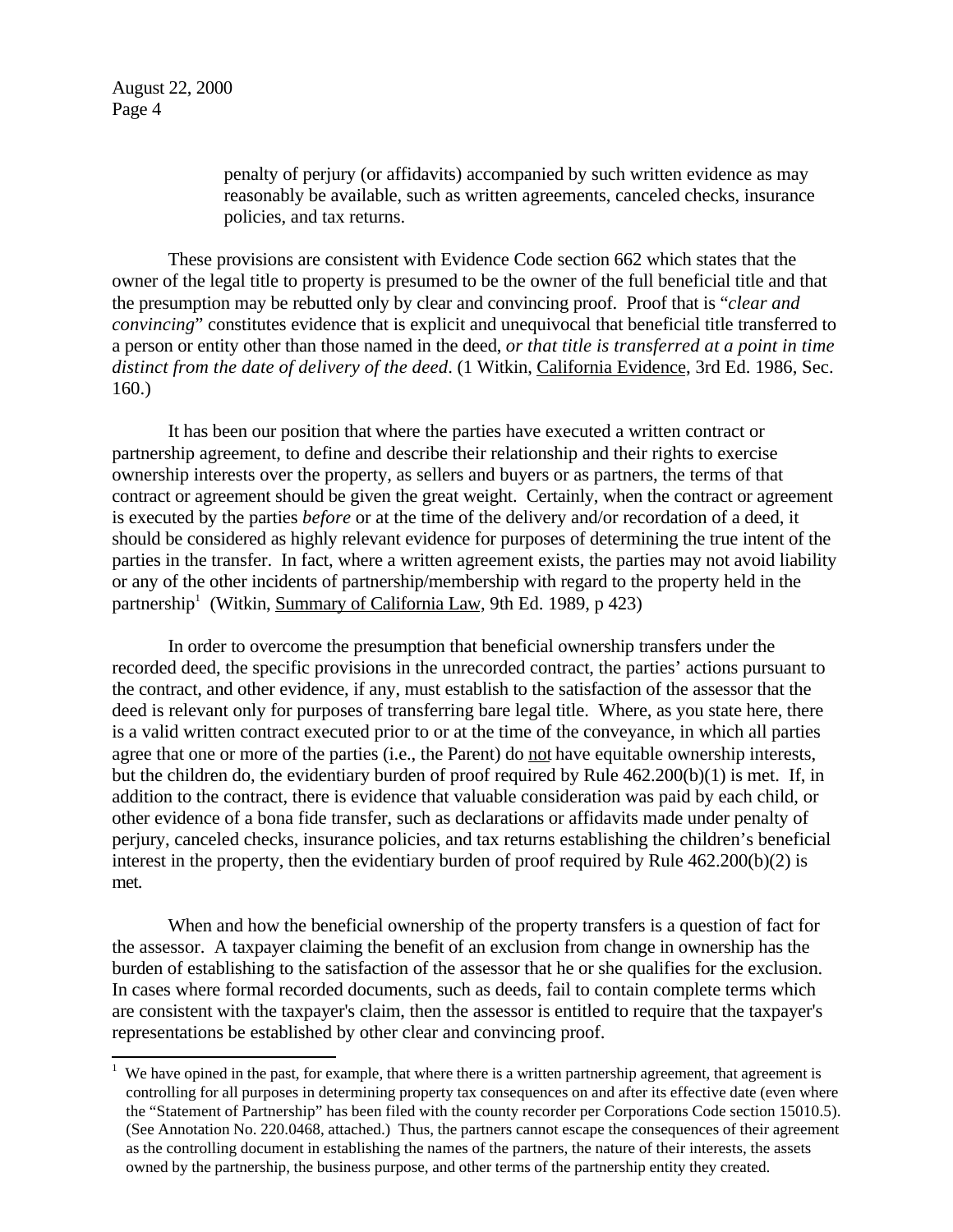## **2. If beneficial ownership of the property transfers from Parent to children by unrecorded contract, does the second transfer by the children to the partnership trigger the application of the step transaction doctrine?**

#### *Answer***: No.**

Even if the assessor determines that the Parent did transfer beneficial ownership of the property to the children by the unrecorded contract rather than by deed, an additional concern could be the possible application of the step transaction doctrine. The proposal you submit is structured in two steps rather than one, in order "*to qualify for the parent/child exclusion*." The first transfer is from the Parent to the children (assuming the deed presumption is rebutted) and constitutes a 100% change in ownership of the property under section 61(f), except for the application of the parent/child exclusion in section 63.1. The second transfer, under the terms of the unrecorded contract, is from the children to the partnership, resulting in a 100% change in ownership of the property per section 61(j), except for the application of the proportional interest exclusion in section  $62(a)(2)$ .<sup>2</sup>

The "step transaction doctrine" has been applied to property tax transfers when unnecessary steps are taken in close proximity merely to circumvent the intent of the change in ownership statutes. In such case, the "substance of the transaction, rather than the form" will determine if a change in ownership has actually occurred. (Shuwa Investment Corp. v. County of Los Angeles (1991) 1 Cal. App.4th 1635).<sup>3</sup> The type of steps which must be taken to transfer property from a parent to a partnership owned by the children in order to utilize the parent/child exclusion are: (1) a transfer of real property from parent to the children using either the parent/child exclusion in section 63.1 or the de minimis exclusion in section 65; and (2) a proportional interest transfer of the property by the children to the partnership under section  $62(a)(2)$ .

Except for the uncodified statement of legislative intent at the end of section 63.1 (Stats. 1987, Ch. 48), *prohibiting the assessor from applying the step transaction doctrine* to entity transfers involving parents and their children, the two steps would be collapsed together and all of the property would be reappraised as a change in ownership. The following quoted language extends the parent/child exclusion and prohibits the application of the step transaction doctrine to "stepped" transfers taken by parents and children attempting to utilize the exclusion where a partnership is involved:

<sup>&</sup>lt;sup>2</sup> The section  $62(a)(2)$  exclusion from change in ownership applies to proportional interest transfers between individuals and a legal entity and between a legal entity and individuals, which result solely in a change in the method of holding title to the real property and the proportional ownership interests of the transferors and transferees, in each and every piece of real property remain the same after the transfer.

In Shuwa, the court set forth three possible tests for the application of the step transaction doctrine. The "end result test" looks at the various steps as component parts of a single transaction. The "interdependence test" focuses on whether one step would have been taken without any of the other steps apart from the parties' intent to utilize an exclusion. The final test, known as the "binding commitment test," looks at whether the structure of the transactions is such that taking the first step, in effect, constitutes a binding commitment to follow through with the entire transaction, e.g., the parties agree to specified transfers in a certain chronological order, beginning with the first, in order to complete the entire transaction.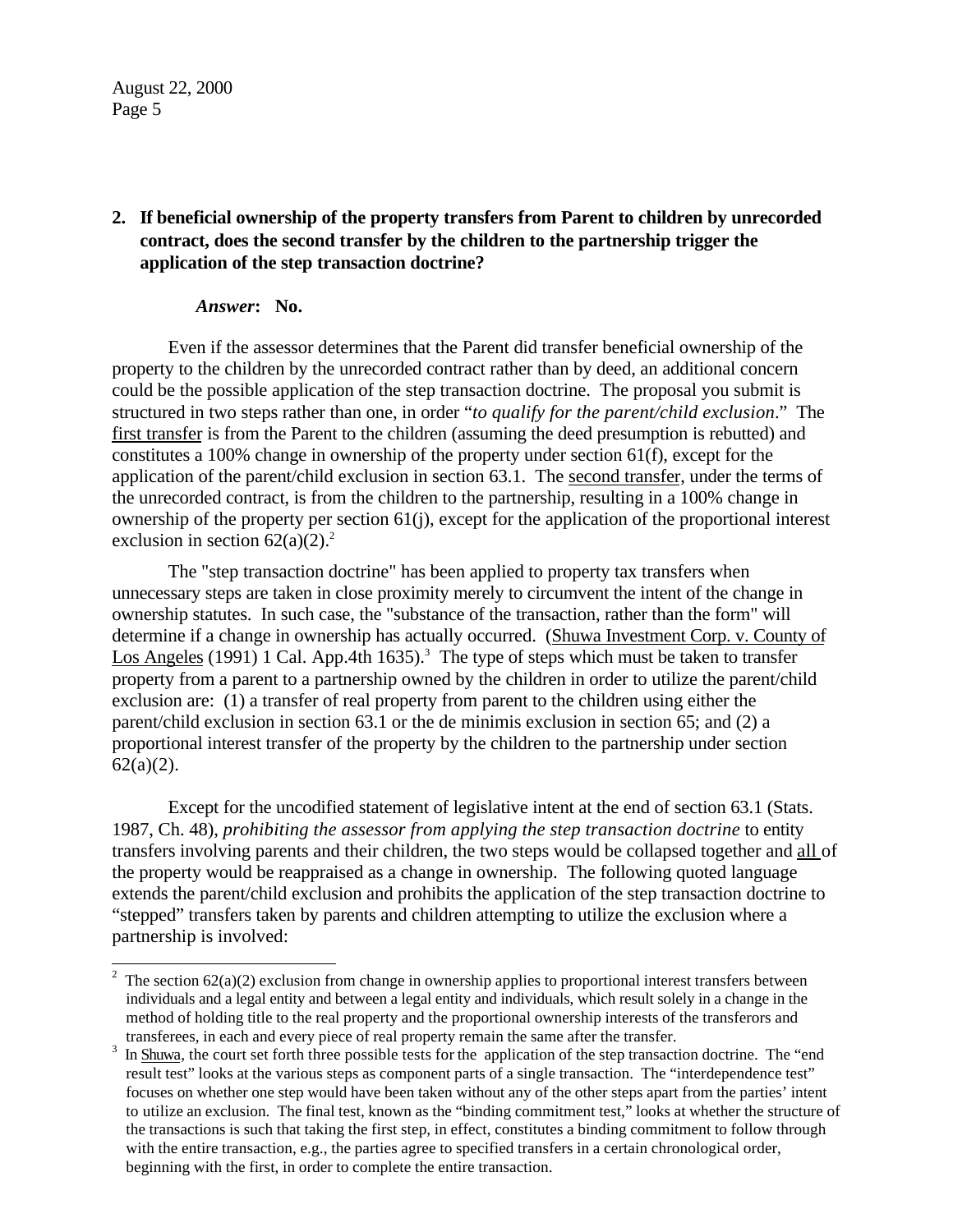"... it is the intent of the Legislature that the provisions of section 63.1 of the Revenue and Taxation Code shall be liberally construed in order to carry out the intent of Proposition 58 on the November 4, 1986, general election ballot to exclude from change in ownership purchases or transfers between parents and their children described therein. Specifically, transfers of real property from a corporation, partnership...to an eligible transferor or transferors, where the latter are the sole beneficial owner or owners of the property, shall be fully recognized and shall not be ignored or given less than full recognition under a substance-over-form or step transaction doctrine, where the sole purpose of the transfer is to permit an immediate retransfer from an eligible transferor or transferors to an eligible transferee or transferees which qualifies for the exclusion from change in ownership provided by section 63.1. Further, transfers of real property between eligible transferors and eligible transferees shall also be fully recognized when the transfers are immediately followed by a transfer from the eligible transferee or eligible transferees to a corporation, partnership, trust, or other legal entity where the transferee or transferees are the sole owner or owners of the entity or are the sole beneficial owner or owners of the property, if the transfer between eligible transferors and eligible transferees satisfies the requirements of section 63.1. Except as provided herein, nothing in this section shall be construed as an expression of intent on the part of the Legislature disapproving in principle the appropriate application of the substance-over-form or step-transaction doctrine. (Emphasis added.)

Based on the foregoing, it has also been our position that the statement of intent prohibits the application of the step transaction doctrine in various situations where the eligible transferees own all or part of the partnership and the eligible transferors own none (or the balance). See the attached legal opinion cited as Annotation No. 625.0193 (Eisenlauer Letter 4/5/88), where on pages 3-4, Mr. Eisenlauer advises that

> "Although the foregoing language [the statement of legislative intent] specifies that the step transaction doctrine would not be applicable where the transferees are the sole owners of the entity, we are of the opinion that a liberal construction of section 63.1 would preclude the application of the step transaction doctrine under the facts of your last alternative [parents and children both transferred property into the limited partnership], i.e., where the eligible transferees own part of the limited partnership and the eligible transferors own the balance of the limited partnership."

In addition, he concludes that "subsequent transfers of partnership interests would not constitute a change in ownership" of the partnership property unless one person or entity obtained a majority ownership interest in the partnership (section 64(c)) or the original coowners transferred cumulatively more than 50% of the partnership interests (section 64(d)). See also Annotation No. 625.0191 (Lambert Letter 7/10/89) and Annotation No. 625.0190 (Eisenlauer Letters, 11/21/90 and 1/3/91.))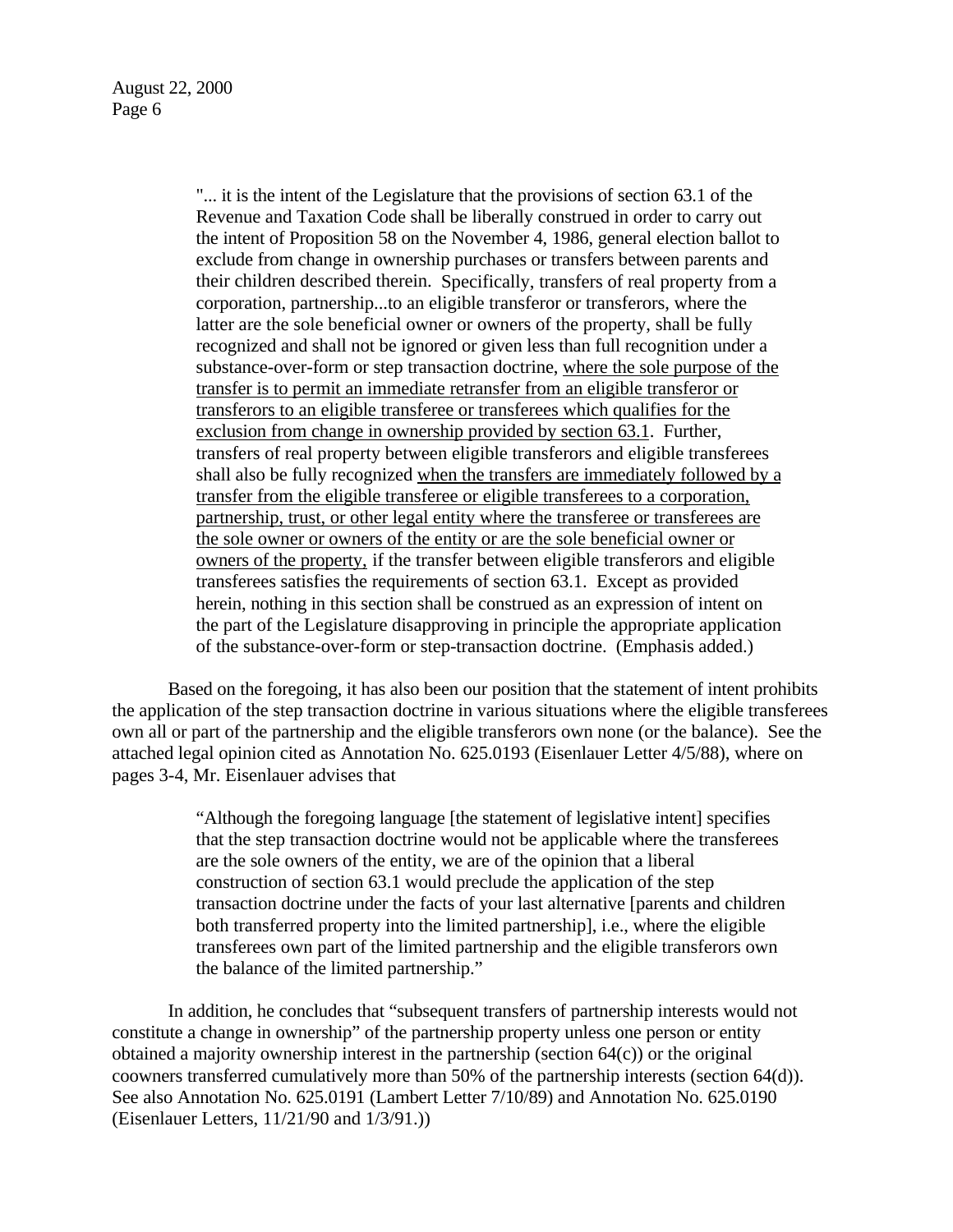The situation you propose here was discussed in *Penner v. County of Santa Barbara*  (1995), 37 Cal.App. $4<sup>th</sup>$  1672. The court explained that the statement of legislative intent would have been applicable to the facts of that case had the taxpayer structured her transaction in two steps instead of one. The court specifically discussed the two steps on page 1678, as follows:

> "The parties agree that Penner could have avoided a reassessment if she had transferred the property to herself and her children and then to the partnership. Had she done so, the first step of this theoretical transaction would be exempt under Section 2(h). The second step would not constitute a 'change in ownership' for purposes of section 2(a) if the transfer changed only the method of holding title to the property and not the proportional ownership interests of the family members."

Since Penner did not structure her transaction as described however, the court refused to conclude that the tax consequences should be determined by pretending that she took steps which, in reality, she did not. As in this proposal, the facts of that case relate to the steps necessary for parents and children to utilize the exclusion when forming a partnership and transferring the property to that partnership.

In summary, if the unrecorded contract and other documents submitted to the assessor establish that the date of the unrecorded contract is the date that beneficial ownership of the property actually transferred to the children, the transfer may be excluded as a parent/child transfer under section 63.1, providing other requirements of section 63.1 are met. The second transfer, from the children to the Partnership in exchange for proportionate shares in the Partnership, would qualify for the exclusion in section  $62(a)(2)$ . Although the two steps would indicate the possible application of the step transaction doctrine, the uncodified statement of legislative intent at the end of section 63.1 leads to a conclusion that the doctrine is not applicable. However, the assessor's determination in these matters is final, since these are primarily questions of fact to be determined by him.